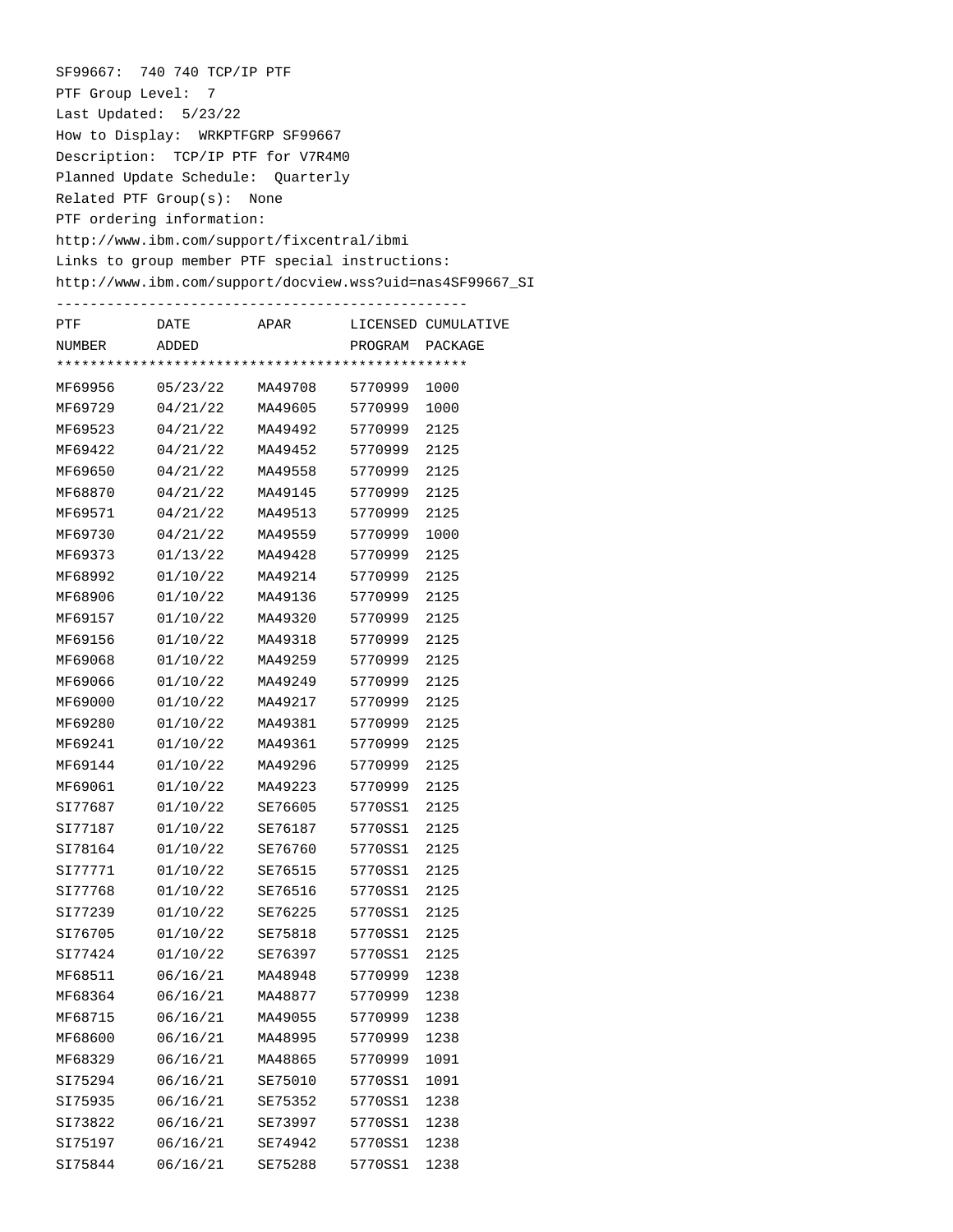| SI75301 | 06/16/21 | SE75000 | 5770SS1 | 1238 |
|---------|----------|---------|---------|------|
| MF68251 | 12/29/20 | MA48820 | 5770999 | 1091 |
| MF68020 | 12/29/20 | MA48672 | 5770999 | 1091 |
| MF68019 | 12/29/20 | MA48707 | 5770999 | 1091 |
| MF67702 | 12/29/20 | MA48554 | 5770999 | 1091 |
| MF67525 | 12/29/20 | MA48442 | 5770999 | 0303 |
| MF68243 | 12/29/20 | MA48814 | 5770999 | 1091 |
| MF67471 | 12/29/20 | MA48416 | 5770999 | 0303 |
| MF68103 | 12/29/20 | MA48767 | 5770999 | 1091 |
| MF67872 | 12/29/20 | MA48619 | 5770999 | 1091 |
| MF67397 | 12/29/20 | MA47888 | 5770999 | 0303 |
| MF67907 | 12/29/20 | MA48659 | 5770999 | 1091 |
| MF68210 | 12/29/20 | MA48797 | 5770999 | 1091 |
| MF68146 | 12/29/20 | MA48765 | 5770999 | 1091 |
| SI73876 | 12/29/20 | SE74045 | 5770SS1 | 0303 |
| SI74095 | 12/29/20 | SE74211 | 5770SS1 | 1091 |
| SI74082 | 12/29/20 | SE73655 | 5770SS1 | 0303 |
| SI74718 | 12/29/20 | SE74666 | 5770SS1 | 1091 |
| SI73990 | 12/29/20 | SE74154 | 5770SS1 | 1091 |
| MF66308 | 05/12/20 | MA47785 | 5770999 | 9304 |
| MF66148 | 05/12/20 | MA47715 | 5770999 | 9151 |
| MF66115 | 05/12/20 | MA47704 | 5770999 | 9151 |
| MF65799 | 05/12/20 | MA47492 | 5770999 | 9151 |
| MF65754 | 05/12/20 | MA47464 | 5770999 | 9151 |
| MF67025 | 05/12/20 | MA48103 | 5770999 | 0121 |
| MF66031 | 05/12/20 | MA47608 | 5770999 | 9151 |
| MF67004 | 05/12/20 | MA48126 | 5770999 | 0121 |
| MF67002 | 05/12/20 | MA48127 | 5770999 | 0121 |
| MF66692 | 05/12/20 | MA47995 | 5770999 | 0121 |
| MF66418 | 05/12/20 | MA47826 | 5770999 | 9304 |
| MF65759 | 05/12/20 | MA47482 | 5770999 | 9151 |
| MF67338 | 05/12/20 | MA48350 | 5770999 | 0303 |
| MF67335 | 05/12/20 | MA48278 | 5770999 | 0303 |
| MF67276 | 05/12/20 | MA48294 | 5770999 | 0303 |
| MF67304 | 05/12/20 | MA47590 | 5770999 | 0303 |
| MF66667 | 05/12/20 | MA47980 | 5770999 | 0121 |
| MF67261 | 05/12/20 | MA48273 | 5770999 | 0303 |
| MF66739 | 05/12/20 | MA47987 | 5770999 | 0121 |
| MF66740 | 05/12/20 | MA47988 | 5770999 | 0121 |
| MF66742 | 05/12/20 | MA47989 | 5770999 | 0121 |
| MF66987 | 05/12/20 | MA48159 | 5770999 | 0121 |
| MF66864 | 05/12/20 | MA48081 | 5770999 | 0121 |
| MF66329 | 05/12/20 | MA47776 | 5770999 | 9304 |
| SI70463 | 05/12/20 | SE71661 | 5770SS1 | 9304 |
| SI70304 | 05/12/20 | SE71481 | 5770SS1 | 9304 |
| SI69794 | 05/12/20 | SE71141 | 5770SS1 | 9151 |
| SI69696 | 05/12/20 | SE71060 | 5770SS1 | 9151 |
| SI72155 | 05/12/20 | SE72975 | 5770SS1 | 0121 |
| SI72258 | 05/12/20 | SE73037 | 5770SS1 | 0121 |
| SI73223 | 05/12/20 | SE73574 | 5770SS1 | 0303 |
| SI73055 | 05/12/20 | SE73443 | 5770SS1 | 0303 |
| SI72814 | 05/12/20 | SE73312 | 5770SS1 | 0303 |
| SI71258 | 05/12/20 | SE72257 | 5770SS1 | 0121 |
|         |          |         |         |      |